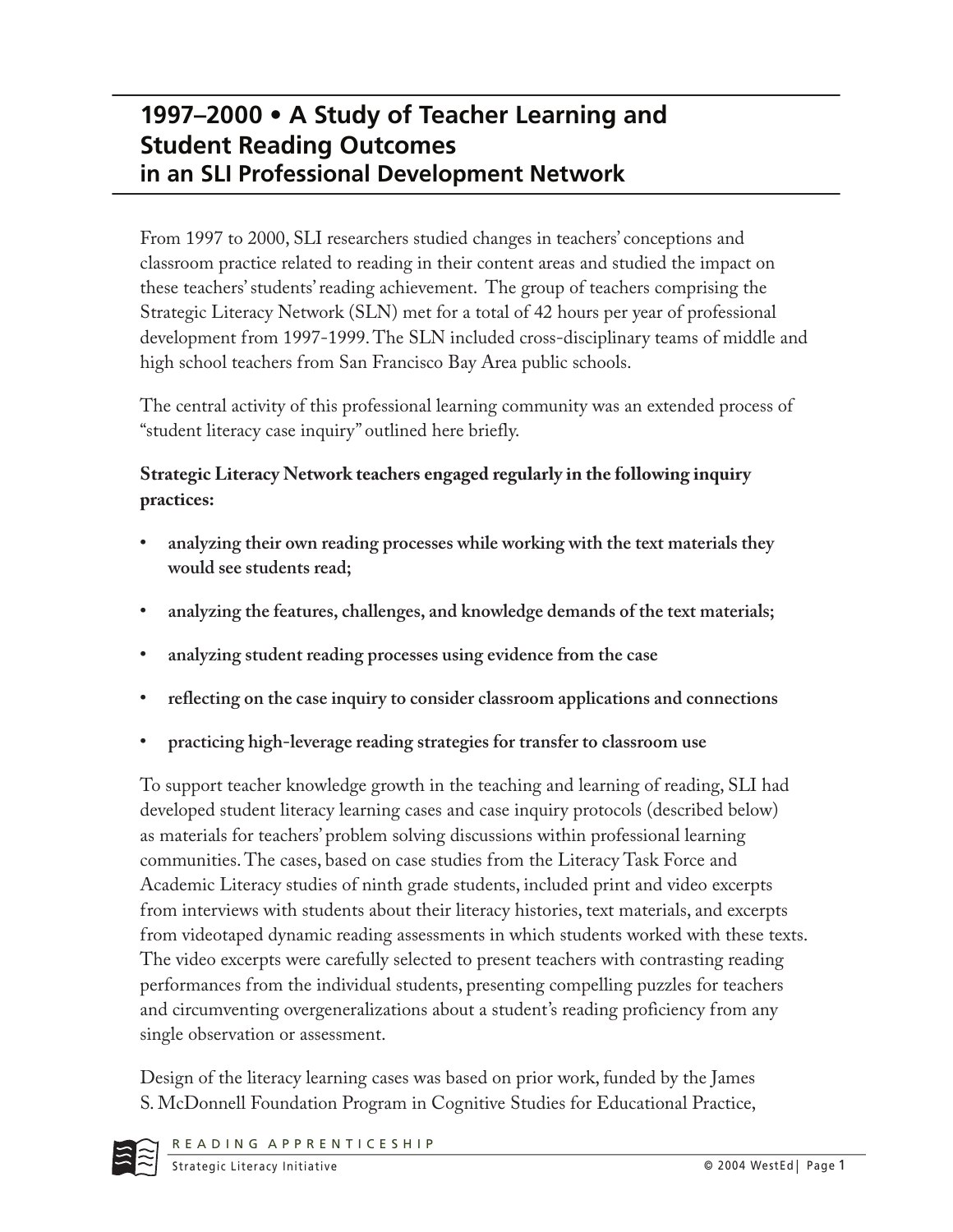as reported in "Learning from Our Diverse Students: Helping Teachers Rethink Problematic Teaching and Learning Situations," by Greenleaf, Hull, & Reilly, published in the fall 1994 issue of *Teaching and Teacher Education*, Volume 10, Number 5, pages 521 – 541.

The case inquiry process and protocols were designed to surface and develop teachers' understanding of reading processes, comprehension strategies, text structures and demands, and student literacy resources and learning needs. The three-year study was designed to focus on the processes by which participating teachers develop these new understandings. The SLI research team drew on a variety of research methods to answer the following questions:

- 1. In what ways does case inquiry contribute to the development of secondary teachers in the domain of literacy?
- 2. What aspects of case inquiry are most productive of teachers' development of expertise in this domain?
- 3. As teachers participate in inquiry-focused professional development, how does their expertise in the domain of literacy develop over time?

Data included audio- and videotaped small and large group discussions from professional development sessions; field notes and logs from these sessions; meeting artifacts such as handouts and easel notes; and session and end-of-series evaluations by participating teachers. Individual teacher data included written journals and reflections and pre- and post-series interviews grounded in classroom practice through teachers' individual records of teaching in the form of course texts with accompanying lesson plans, assignments, and student work.

The interviews were guided by protocols yet gave teachers an opportunity to both display and reflect on their teaching practices and philosophies. Close content and discourse analysis of these interviews and case inquiry discussions led to the findings of the study. Longitudinal case studies of a subset of the participating teachers offered SLI researchers a view of the process of teacher change through inquiry-based professional development over time. Finally, each participating teacher tested a class of students at the beginning and the end of each year, using the Degrees of Reading Power standardized test of reading comprehension. This study is reported in a chapter by Greenleaf and Katz, "Ever Newer Ways to Mean: Authoring Pedagogical Change in Secondary Classrooms," in the book, *Bakhtinian Perspectives on Language, Literacy, and Learning* edited by Arnetha Ball and Sarah Warshauer Freedman, Cambridge University Press, 2004.

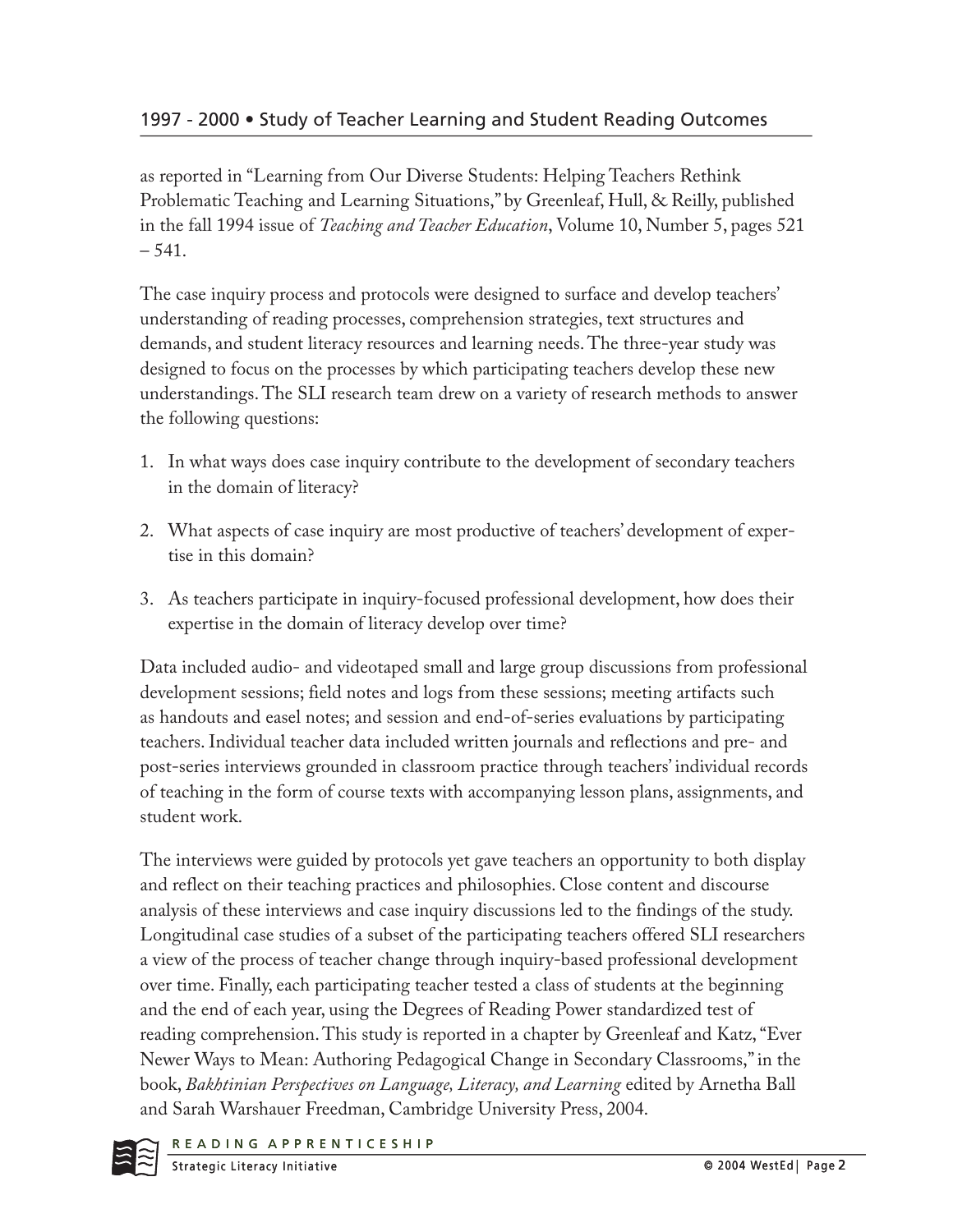# **Teacher Learning in the Strategic Literacy Network**

Contrastive analysis of twenty-nine participating teachers' applications, pre- and postseries interviews, written reflections, and classroom artifacts demonstrated that repeated engagement in collaborative case inquiry and discussion contributed to the development of secondary teachers in the domain of literacy.

# *Changes in Knowledge about Reading*

Participating teachers became aware of their own reading processes, making their tacit knowledge as skilled readers available for instructional purposes. Over time and through professional conversations about reading inquiries and literacy learning cases, teachers developed a technical language for talking about the reading process, particular reading strategies, and features of texts which they adopted for use in the classroom. Many teachers also reported growing personally as readers from their conscious attention to reading in the SLN, gaining more strategic control of reading a variety of challenging texts.

# *Changes in Pedagogical Content Knowledge*

In the beginning of the year, participating teachers tended to see their students as flawed and deficient readers. Over the course of the year, however, these teachers began to describe the reading problems they faced in the secondary classroom differently. At the end of the year, teachers defined their students' reading problems not as resulting from laziness or lack of motivation or from weak decoding skills, but to unfamiliarity with the demands of particular kinds of reading tasks and texts and a lack of strategic control of reading comprehension. Their identification of these reading problems came to focus on the text as a potential site of classroom inquiry and problem-solving. Teachers began to use students' comprehension errors and confusion as a map for instructional action, indicating a direction to the teacher about where next to take a class.

# *Changes in Ways of "Reading" Students*

Before participating in the Network, teachers primarily used student behaviors and written work as evidence of students' reading skills. At the end of the year, teachers were **listening differently** to students in the classroom **and hearing evidence of the ways students were making sense** of texts. This new attention to student thinking and learning processes with regard to reading created new possibilities for the classroom, including new roles for the teacher to play instructionally, new interactions between and among students and the teacher, and new roles for texts to play in classroom learning.

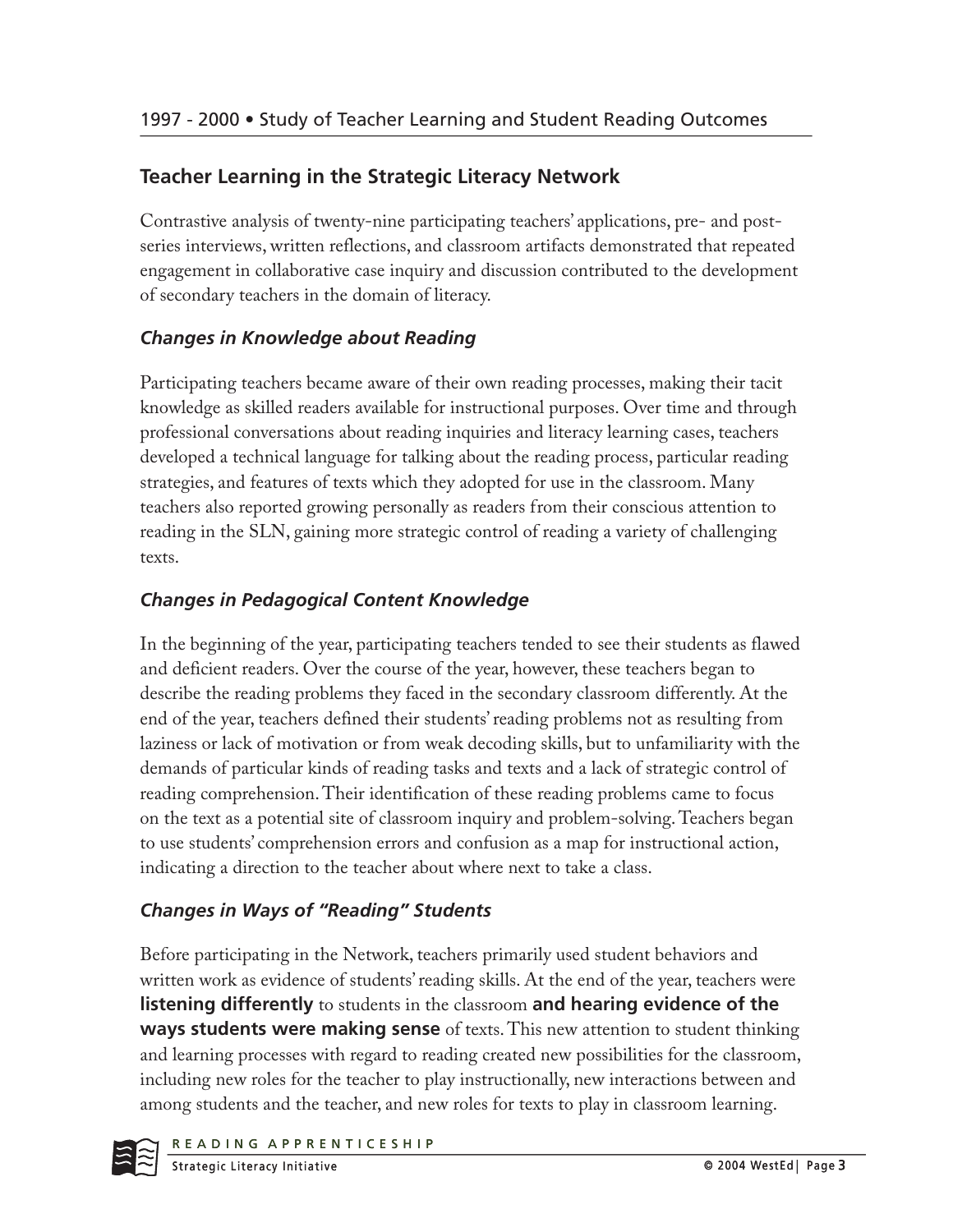#### *Changes in Classroom Practice*

#### **Changes in Repertoires of Practice**

In their practice-based interviews, these teachers described profound, yet subtle, changes in classroom practice resulting from their first year in the SLN. They experimented with a new repertoire of teaching strategies, including teacher and student think alouds and metacognitive logs; sustained silent reading; modeling of problem-solving processes with texts; Reciprocal Teaching and its component processes of questioning, predicting, clarifying, and summarizing; teaching text structures; and scaffolding instruction and practice to fade support over time. They also described a "lag time" during which they felt they were growing in knowledge and understanding before something "clicked" and made sense to them to implement in the classroom.

#### **Changes in Teaching Roles**

Teachers began to interact differently with students and with texts in the classroom, making profound shifts in the roles they took toward student learning. Teachers moved away, on the one hand, from being primarily an entertainer and motivator of student reading, or on the other hand from being primarily a transmitter of information—a summarizer or interpreter of texts for students—to becoming an explicit teacher and guide to more productive reading processes, a collaborative inquirer and problem-solver, and a facilitator of student reading and learning.

#### **Changes in Students' Opportunities to Learn**

Many SLN teachers described how they had abandoned class texts and textbooks, along with any hope that students would read them in the beginning of the year. However, by the end of the year they described how they were now able to use class texts and to engage students in reading and talking about reading during class time. Because they had new understandings of reading processes and strategies and therefore saw students' learning needs differently, they recognized and took up the many opportunities to teach reading that occurred in the classroom around class texts. As a result, students were engaged with more texts, were expected to do more reading, were offered more powerful conceptions of reading, and were offered more powerful strategies for approaching reading through the ongoing interaction of teacher, text, peers, and self in the classroom.

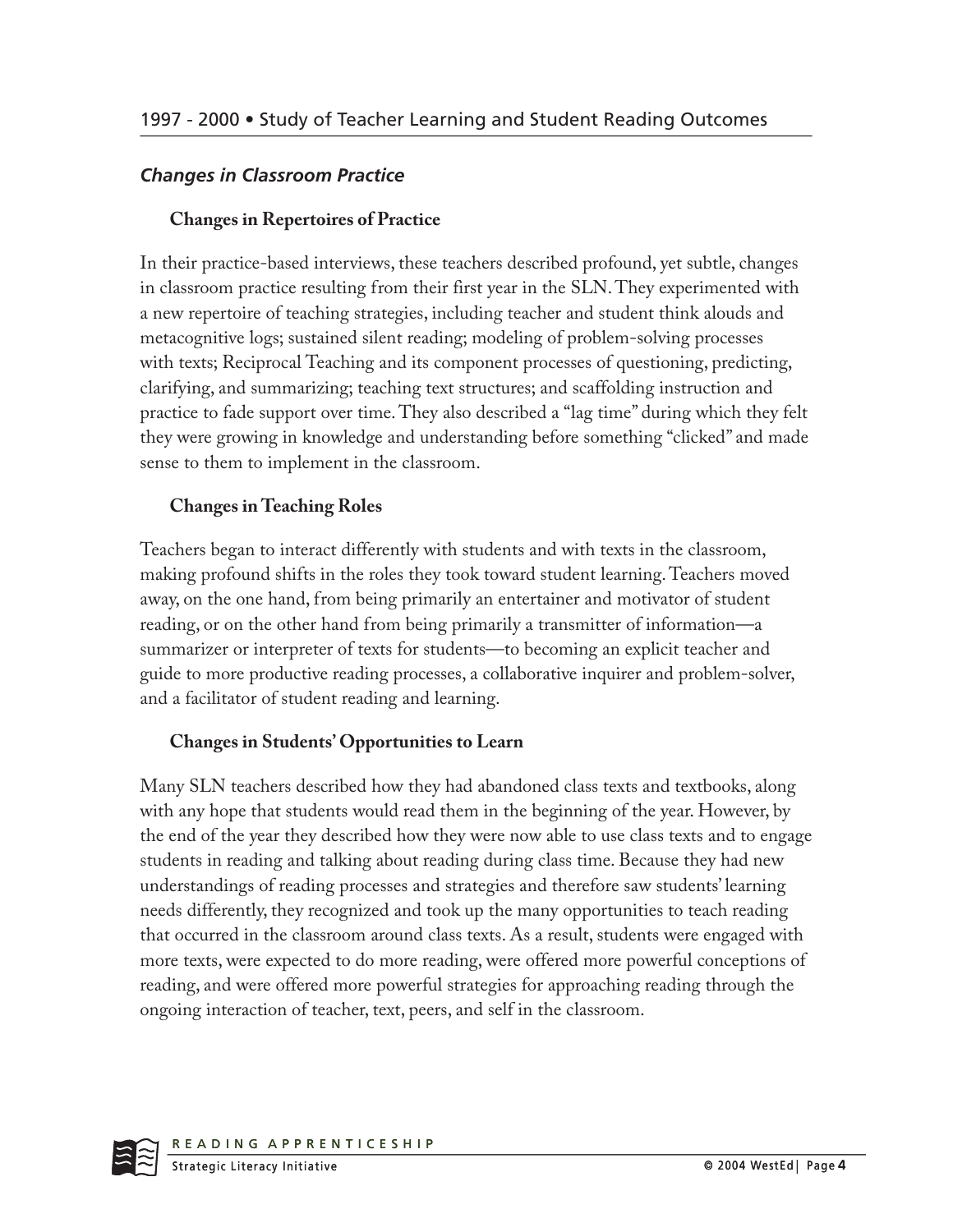### *Elaborations in Teachers' Initial Theories of Reading Development and Instruction*

Initially, participating teachers did not appreciate the complexity of factors that influence student reading engagement and proficiency. These theories and goals comprised orientations to reading instruction that shaped the opportunities students had to develop as readers, the roles students were offered in the classroom, and the roles teachers played in reading and subject-area instruction. Operating from these different understandings, teachers initially focused their classroom instruction in ways that could ultimately limit their students' literacy achievement.

Many teachers initially related how they spent a great deal of time and energy making reading activities fun and engaging for students in order to motivate them to read, while avoiding more challenging texts that seem distant to students' lives. Many teachers initially described students' lack of the background knowledge relevant to specific curricula or texts as presenting a barrier to comprehension that the teachers did not know how to surmount. Some teachers initially believed that decoding fluency would guarantee that comprehension of varied texts would proceed smoothly. Many teachers felt that fluency must be in place before students can use higher order thinking to make sense of texts. In each of these theories of reading and reading development, teachers initially took a *necessary* element of proficient reading to be *sufficient* for reading development. Findings from the study made clear, however, that teachers in the network elaborated their theories and understandings about reading over the course of the year, coming to see reading as complex and to view their own instructional roles and responsibilities in broader ways than they had in the beginning of the year.

# *Patterns of Change Across Time: From Experimentation to Integration to Extension*

Over their two years of participating in the SLN, teachers moved from experimentation and exploration of a range of strategies and teaching approaches they encountered in the SLN in the first year, to focused adaptation and integration of a few strategies and approaches in the second year. In their second year of participation, teachers described their relief at being able to set up new kinds of routines, roles, expectations, and classroom structures that could support reading apprenticeships from the beginning of the school year. Their eager move from experimentation to integration describes, we think, a process that may be fundamental to classroom change.

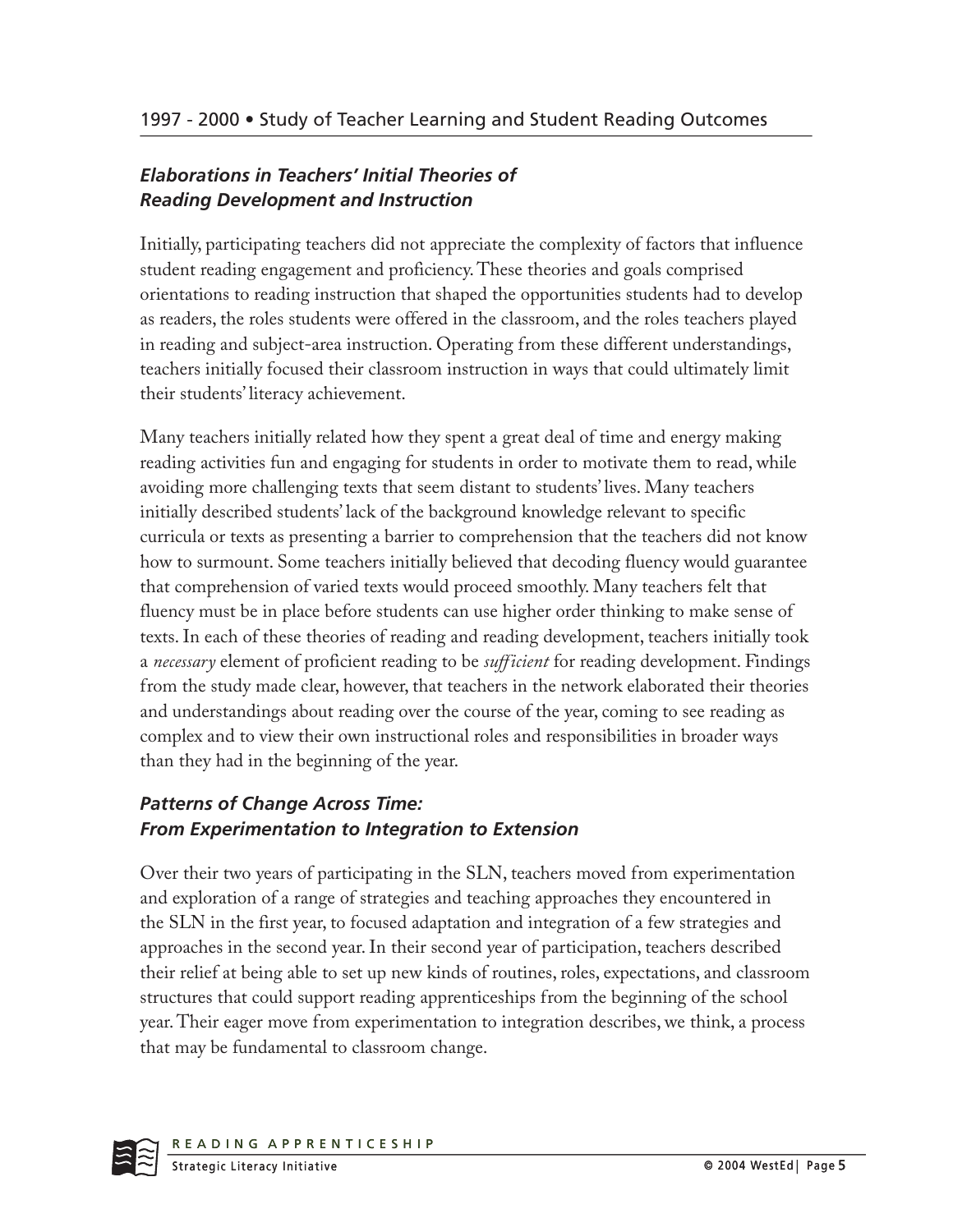Often teachers moved from experimentation to integration by experiencing what seemed promising in their own classrooms and by testing their own comfort with the feel of new teaching ideas. The strategies individual teachers chose to integrate and embed into their curriculum in a more systematic way in the second year of the SLN almost always bore a family resemblance to teaching approaches already part of these teachers' repertoires of practice or reflected these individual teachers' prior commitments or the priorities of their schools. Teachers' appropriations of classroom practices thus very often built from a known repertoire of practice to integrate new goals, new foci, and new roles for themselves and their students alike.

Specific comprehension strategies and ways of teaching these strategies were therefore useful pedagogical tools for SLN teachers, but teachers were not engaged in "implementing strategies" as they grew professionally in this work. They continued to teach many of the same kinds of lessons they had taught in the past, using many of the teaching strategies they had relied on prior to the SLN, but held their teaching in a larger conceptual framework that encompassed new forms and ideas. Teachers' new frameworks of understanding made a tremendous difference in what they were teaching and what students were having opportunities to learn.

Finally, toward the end of the second year of their participation in the SLN, teachers began to generalize their learning and extend it to other arenas. If year one was a process of exploration and experimentation, year two was a digging in and systematic application of new ideas in a limited arena. New ideas and approaches became deeply embedded in practice rather than used as curricular add-ons. About the time teachers began to experience the successes of this integration, they began to identify for themselves new challenges, new problems, and new areas in which they needed to begin to apply their learning. The developmental processes of experimentation, integration, and extension could characterize much learning, and much of the process of development for teachers, in particular. In this developmental process is a theoretical rationale for the kind of long-term engagement of teachers in ongoing learning that inquiry-based professional development affords.

# **Student Learning in the Strategic Literacy Network**

Each year of the study, participating teachers tested one of their classes, using the Degrees of Reading Power standardized test of reading comprehension. Like the students in the Academic Literacy class study at Thurgood Marshall High School, the students of Strategic Literacy Network teachers gained normal curve scores from fall to spring, narrowing the achievement gap between their performance and that of their grade-level

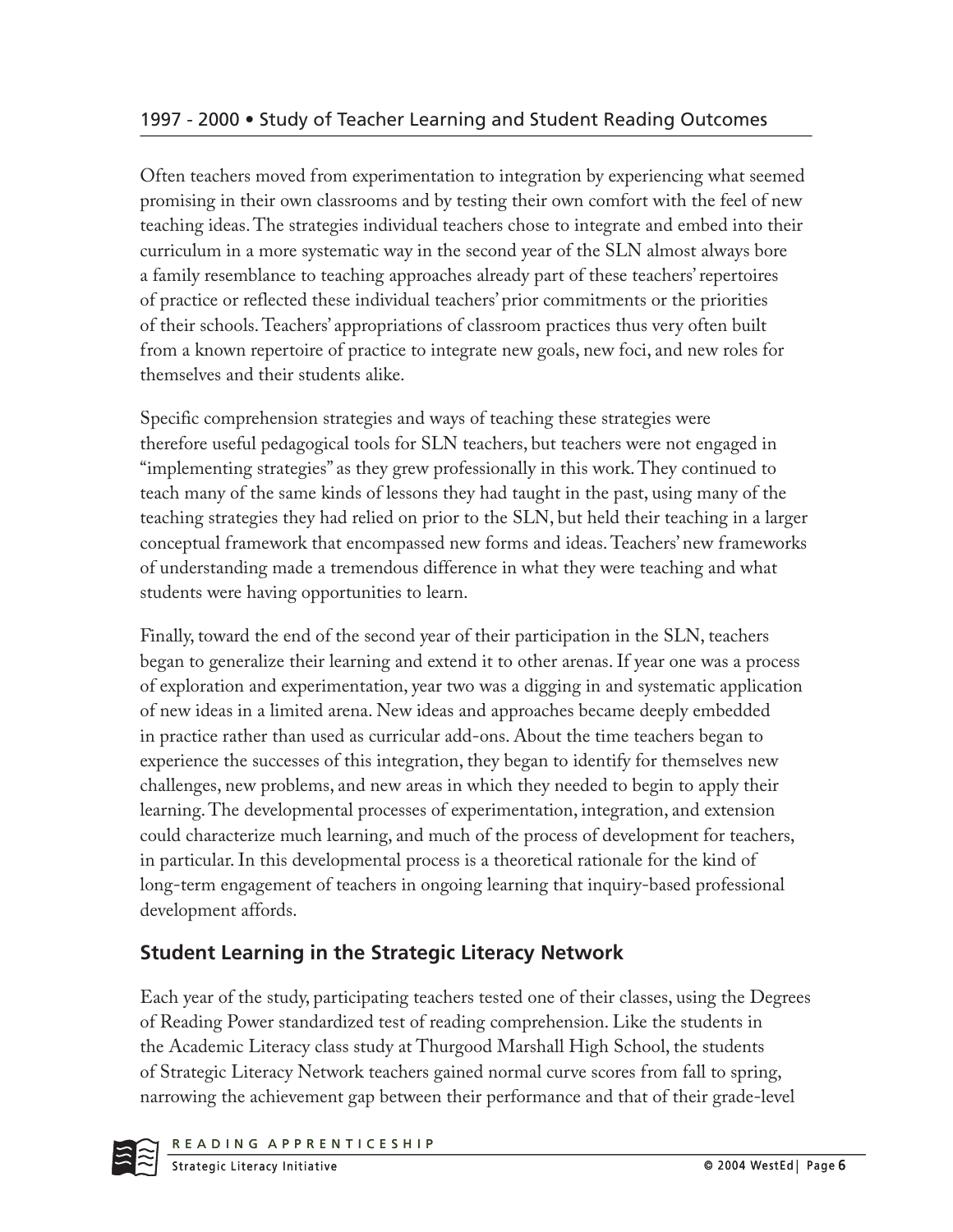peers. A year's normal progress in reading would be represented by zero gain in normal curve ranking. Any growth in normal curve score indicates an acceleration of student proficiency.

During the **1997–1998** school year, when students' fall and spring scores were matched, average gains for middle and high school students increased significantly:

- **The 302 middle school students in SLN teachers' classrooms gained 3 points in normal curve ranking, from 46.8 in fall to 49.5 in spring** (t = -5.462, df = 301, p < .000).
- **The 72 high school students in SLN teachers' classrooms gained 2 points in normal curve ranking from 49.6 in fall to 51.5 in spring**  $(t = -2.111, df = 71, p < .05)$ **.**

These classrooms included students whose literacy learning needs were great, as the following graph of growth for English learners in one eighth grade classroom indicates. While these students still have a long way to go, this graph clearly demonstrates that offering English learners increased reading opportunities with metacognitive support accelerated their reading development.